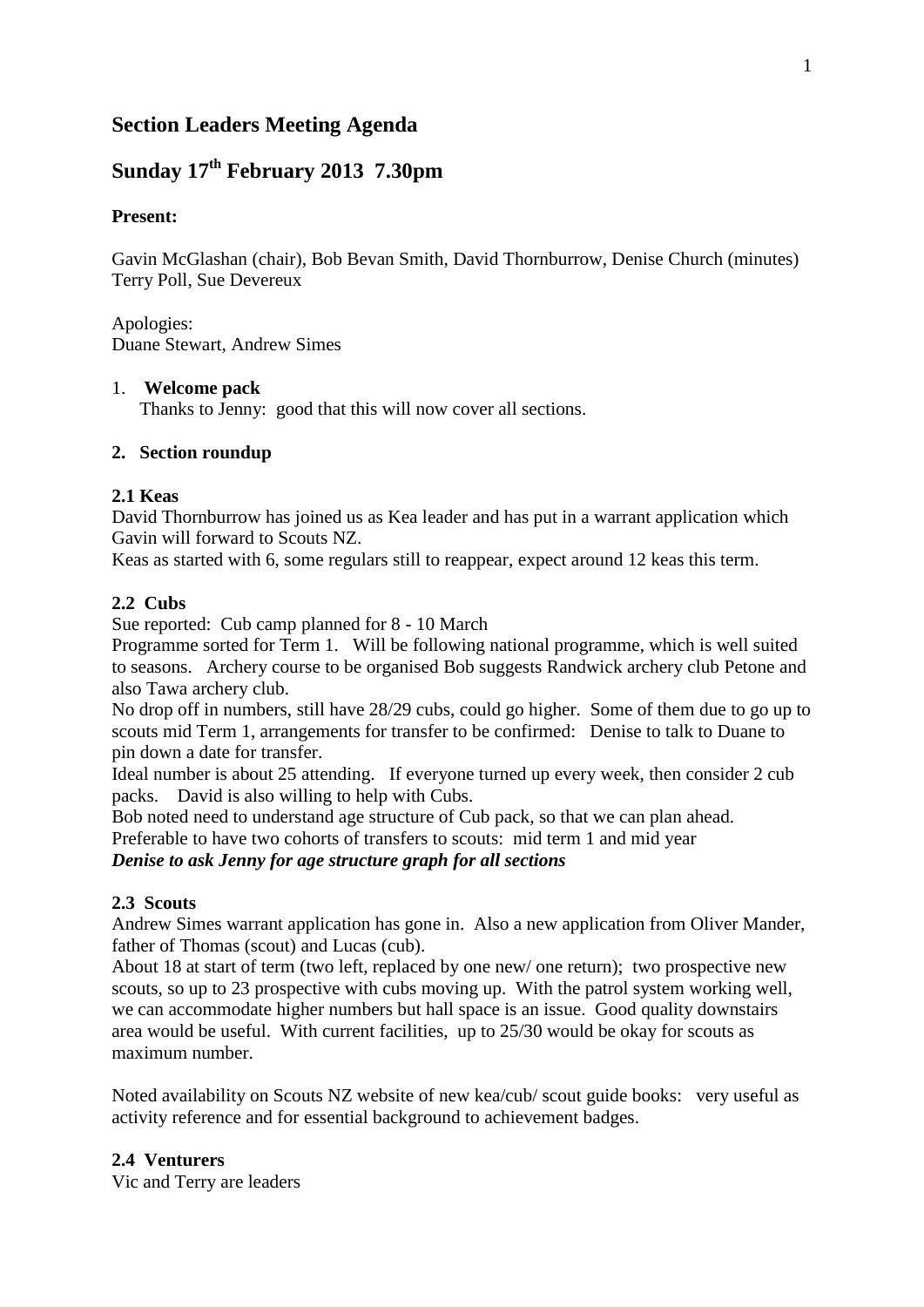First night back last Weds – spent planning the next 2 terms. Important to get the Term plan up on the website (terry to encourage)

Four Venturers: noted that some are keen to go to a larger group. Senior scouts have been invited to some activities to help make the link.

Agreed that even at double the current size, the Venturer section is not viable. Options are to migrate our Venturers to another group (preferably meeting Weds evening) or grow a viable Venturers section at Brooklyn. This would require a younger leader with experience, knowledge and energy

*Gavin and Terry will activate search for possible Venturer leaders; Denise to check with Kelburn re their intentions*

# **3. Coordinating Activities**

3.1 Cubs have camp for 8 to 10 March

**3.2 Group camp option**: Alaigne and Emerald propose a Group camp for 12/13 April Gavin and Sue are not available that weekend, and Group Leader wishes to attend Group camp. Suggested alternative date is 19/21 April, first weekend of school holiday. Note that 19 is Anzac collection day. Scouts need to participate in collection to receive RSA poppy badge.

*Bob and Denise to transmit revised date of 19/21 April to Scouts.*

# **3.3 Mudslide Day**

Cubs and Scouts: take a friend challenge We will attend Paparangi, Mark Ave start 10am finish 2pm Terry will be on site at Paparangi Scouts – patrol leaders - to be asked to arrange group transport

# **4. New Leaders**

Oliver Mander and David Thornburrow, see above. Denise noted that Hutt Zone are running initial leader training on March 23.

# **5. Scarf Badges on Uniforms**

Wellington Zone badge should be on uniform, and Brooklyn 1909 badge should now be on left shoulder of uniform. Suggested that we use the windmill logo as basis for a new scarf badge. Agreed that we should continue to use existing stock of scarves with badges as they are.

### *Gavin to arrange competition for cubs and scouts to design new badge, closing by 2 April. Suitable prize to be organised by Gavin.*

# **6. Jamboree**

Denise introduced main points from paper discussed by Scout Section leaders.

Leaders agreed that we should aim for fundraising that covers 80% for 3 (or possibly 4) line leaders then youth and staff/ venturers YST (up to 6);

Agreed that a good basis for fundraising would be to expect each scout attending (and receiving support from Group fundraising) to put in 40 hours fundraising work over the year – approximately 10 hours per term. Older Scouts can do Stadium duty, all scouts can do BBQs, firewood etc. Parents need to be actively involved and fundraising can be done by